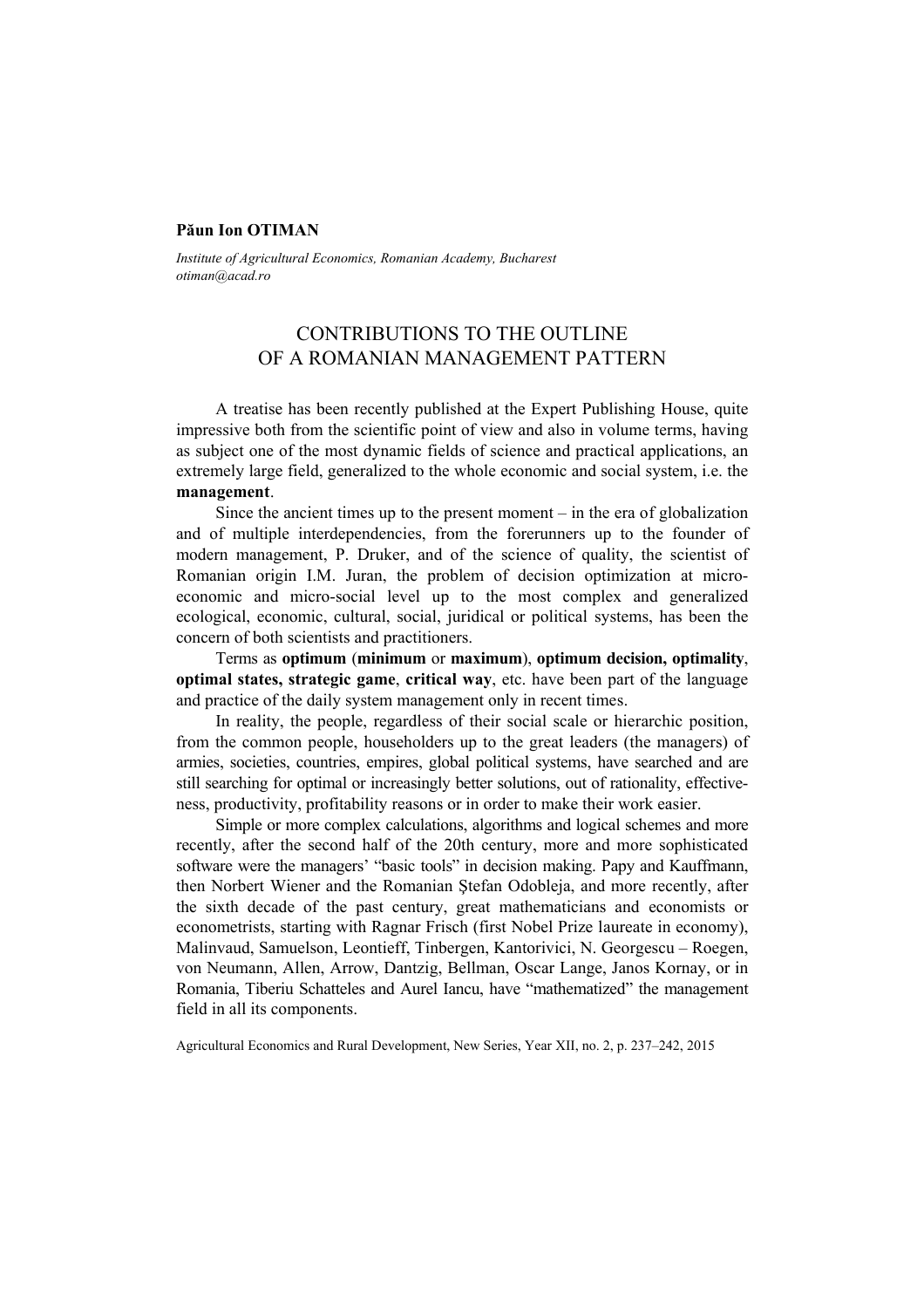But, long before management mathematization and informatization, the scientists and practitioners in the field, as emphasized by the general coordinator of the treatise, professor Ion Petrescu, have studied, have penetrated into the intimate substance of the management act, which means the deep knowledge of the interhuman relationships, the psychology of the individual and group behaviour in the organizational structures, the competitiveness as fundamental feature of the individual, collectivities and markets, the essence of the management and marketing strategies and tactics, the ergonomy as component science of the meta-science of management, lying at the basis of the individual effort optimization, of the rationalization and facilitating the movements of any nature in the production processes or in various human activities, etc.

The fruit of the sustained collaboration and of the remarkable efforts for more than three years, the treatise "*Contributions to the outline of a Romanian management pattern*" has two volumes, four parts and 48 chapters summing up about 2,400 pages; it is the output of 156 authors in the management field as science and practical activity, members of several national and international academies, professors, senior researchers and practitioners with remarkable expertise.

Through its rich content in ideas, the treatise is presented as an ample collaboration and scientific research team work. Each author intended to present his personal experience in the deepening and development of the Romanian management theory and practice.

The treatise is a complex scientific work, presenting the Romanian experience in management from the perspective of the European and international management system, and putting into value the contribution of the Romanian research and practice in the wide management field.

In the context of the Romanian academic concerns, the treatise has the main goal to present the scientific contributions to shaping the Romanian management pattern, being an ample illustration of theoretical and applied management, in which the academic and business environment came across many general and functional management patterns and concepts. Many chapters in the treatise introduce scientific *premieres* not only in the field of the Romanian management, but also in European management and comparative management.

The treatise is a valuable work in the Romanian specialty literature, succeeding in placing the Romanian management on its well-deserved important position in the European and international comparative management.

The treatise is not only a theoretical description of management, but also a precise practical orientation, feature that we can find consistently expressed in each chapter, the authors presenting many examples from the Romanian managerial practice.

The main objectives from which the general coordinator of the treatise, prof. I. Petrescu started, can be found in the open letter which he addressed to the Romanian Academic Management Society: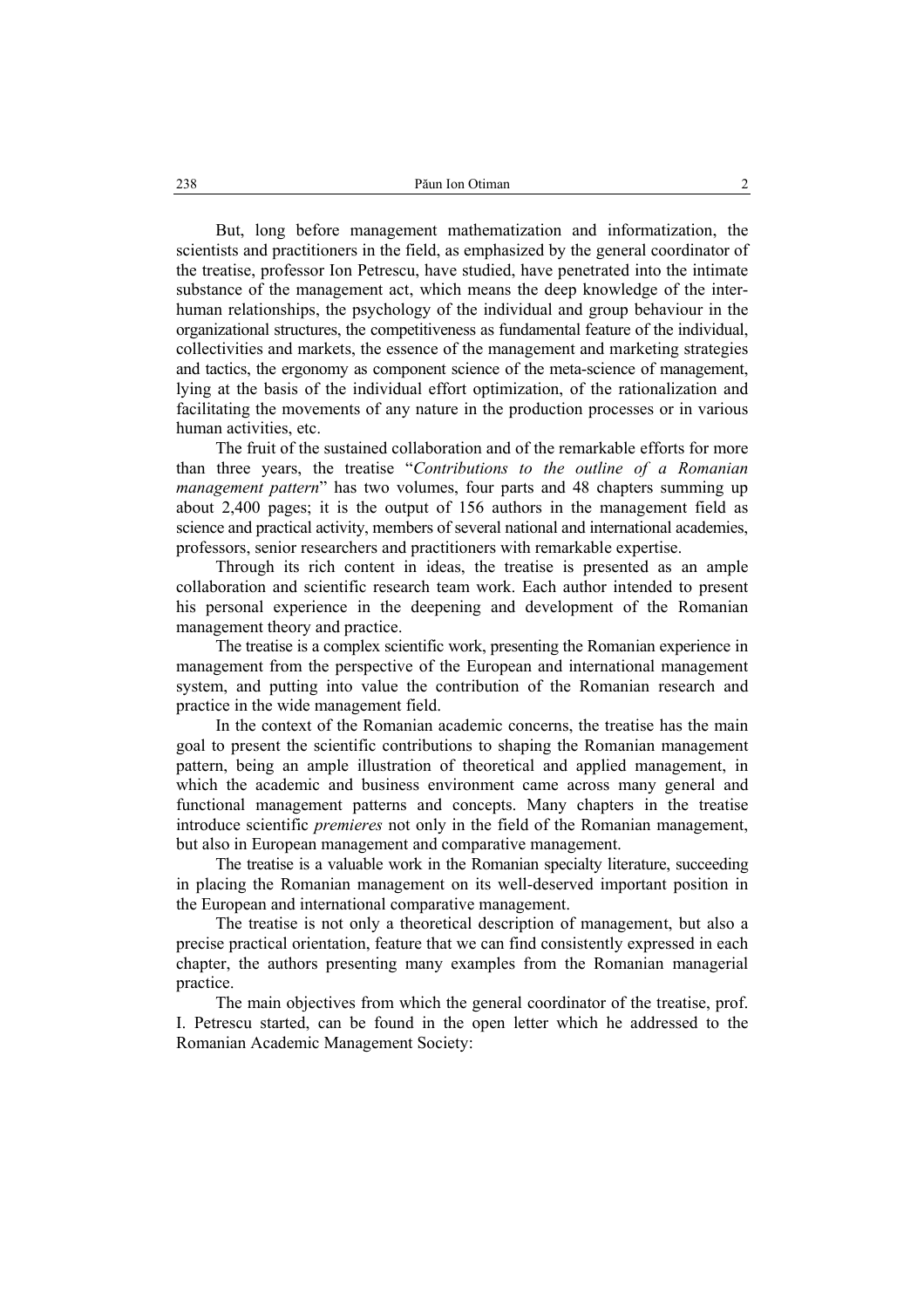(1) placing the Romanian management pattern on its deserved position within the European and international comparative management;

(2) putting into evidence the past and the present of the Romanian management;

(3) the presentation of the Romanian Academic Management Society, component of the civil society, which is stimulating the development of autochthonous management, of the Romanian management school and of the doctoral school in management;

(4) the orientation and efforts made by the Romanian theoreticians and practitioners to elude the vain hope of the "reflected light" and the affirmation of the Romanian management reputation by defending our national values, with the revigoration of a scientific-managerial solidarity spirit that any civilized country is claiming;

(5) highlighting the most recent evolutions and trends at national level and the possibility to integrate them at global level;

(6) the introduction of new perspectives in the successful approach to the general management and to the Romanian functional management, mainly oriented to the marketing management and the management of relations with the customers and suppliers;

(7) highlighting the increasing importance of informatics, telecommunications and other new technologies in the improvement of the managerial processes and phenomena;

(8) the interdisciplinary approach to the Romanian management issues and the development of managerial harmonization into complex and integrated teams.

Coordinator Ion Petrescu's foreword-letter, addressed to the Romanian management scientific community, puts into evidence his own effort and his collaborators' efforts to present the managerial concepts into a unitary, clear and easily understandable language. A general concern can be noticed to carefully link the theoretical aspects with the practical examples from the national experience. The concern to reach the goal established by the coordinator of the treatise can be also noticed, in the presentation of the materials from the chapters under a mostly attractive and interesting way in theoretical and practical terms; these will be subsequently useful to managers, yet without simplifying the approached issues.

In my opinion, the treatise "*Contributions to the outline of a Romanian management pattern*" is characterized by several elements:

(1) the orientation and concentration of managers' efforts to harmonize the objectives, the skills and resources of the organization as well as the requirements and possibilities provided on the competition market;

(2) the approach to the issues of each chapter and of the treatise in its entirety, so that the managers should get available analysis methods and techniques for the present and perspective issues referring to the management principles, strategies and practices;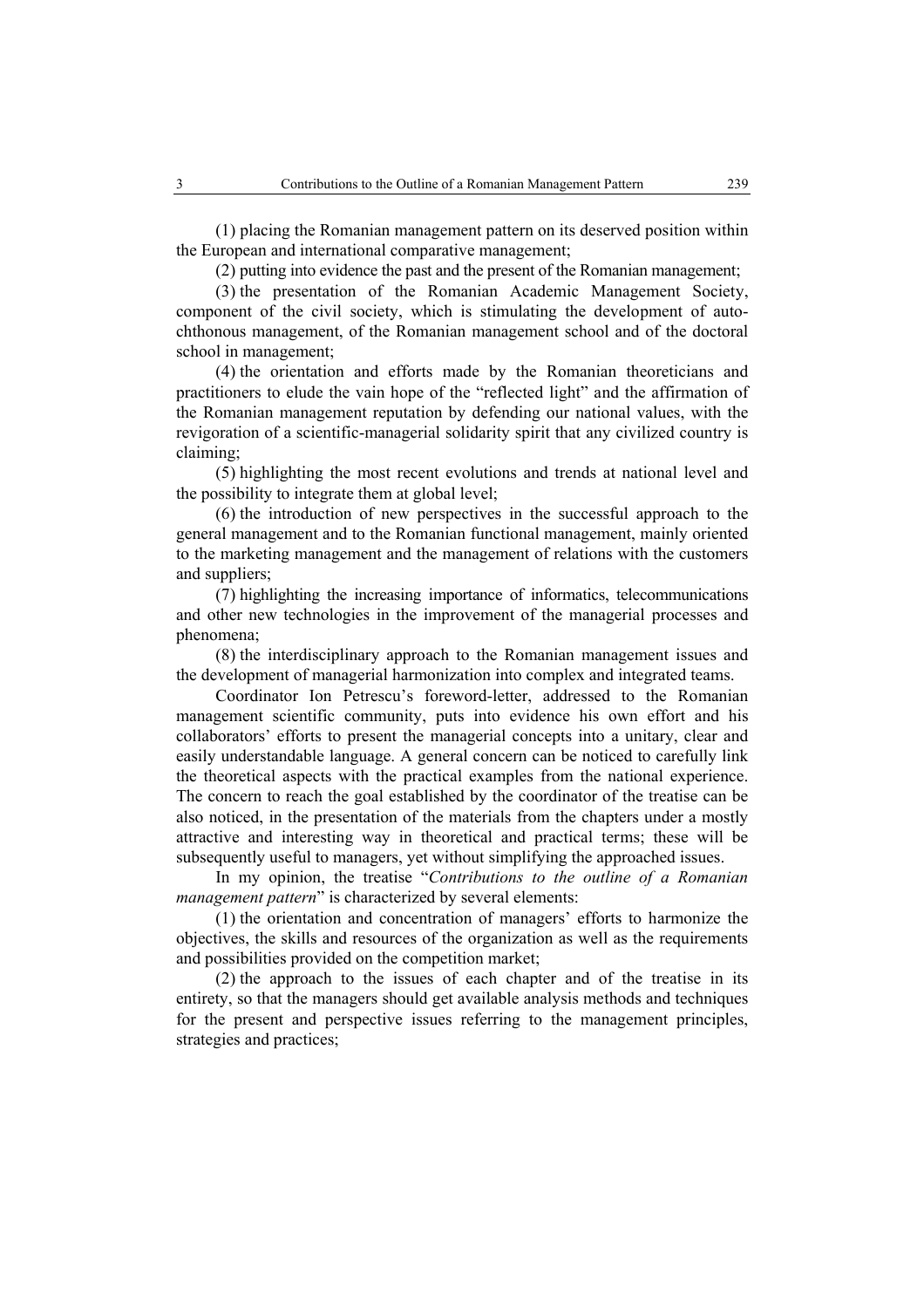(3) the introduction of the basic concepts from the fields related to management, such as the concepts and tools for obtaining optimum results, the managerial behaviour psychology, the identification of weaknesses and threats of the systems that the Romanian managers are facing, accompanied by guidelines for surmounting these difficulties, the utilization of mathematical models to express the relations between the various managerial variables;

(4) the balanced treatment of the political, strategic and tactical issues that the Romanian managers are facing in the practice of managing the economic organizations of any kind.

The first sequence of the treatise comprises chapters referring to management emergence and evolution in Romania; the Romanian organizations from the management perspective and the particularities of the organizational culture; the principles of the Romanian management lying at the basis of competitiveness increase; management patterns, methods and techniques, strategies, policies and tactics in the Romanian organizations; consultancy in business management in Romania; contributions to the organizational communication in the Romanian management; the scientific research management at system level; the Romanian innovational management; copyright management in Romania; management of production and services in the Romanian organizations; management of investments in Romania; distribution management, etc.

In the second part of the treatise, in which management focuses on the human potential and the diversity of the related patterns, the study attracts our attention by its content, orientation and utility, through the chapters referring to: the Romanian manager as a professional – a complex personality; the human resource management in the Romanian organizations; ergonomy: past, present and future in Romania; the educational management in Romania – excellence models; the management of social responsibility of the Romanian organization, of health and employment security; the Romanian contributions to the development of the total quality management; the decisional information system in the Romanian management; the Romanian health management and others.

The third part of the treatise presents the development of the public and sectoral management, from its origin up to the present moment, in the chapters: the public administration management in Romania; management and particularities of the political administration; the management of internal affairs in Romania; Romania's foreign policy management; the military management and its role in the management theory and practice; the new business pattern of the commercial banks, the financial management dynamics of the Romanian organizations; the managerial organization under emergency situations; contributions to the development strategy of the higher public administration education, etc.

The fourth part of the treatise is dedicated to the sustainable development implications on the diversification of the Romanian management patterns, with special regard on the environment protection issue. The chapters from this section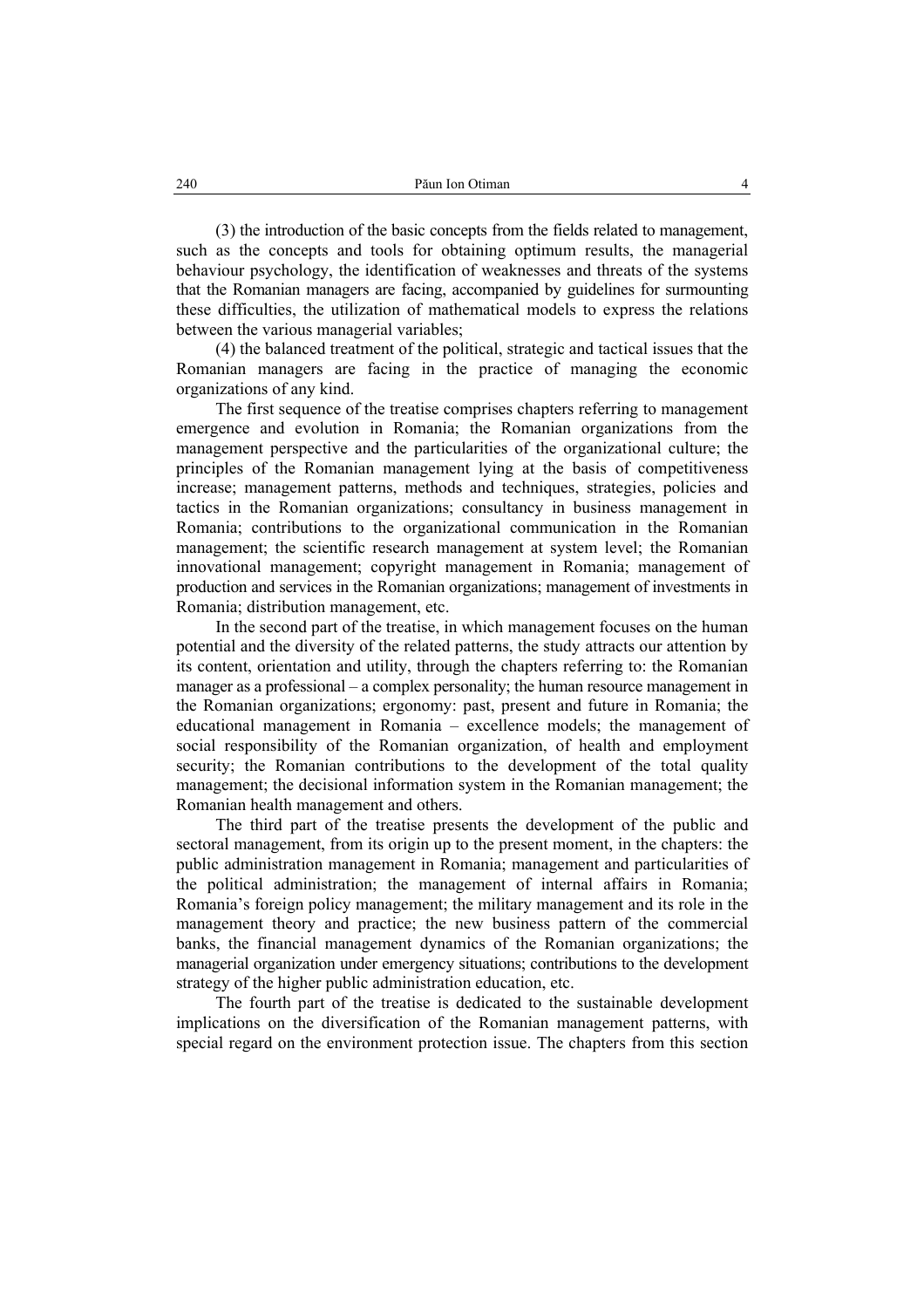are more than probatory with regard to the challenges of sustainable development for the Romanian management; the environmental management in the Romanian organizations; the management of the agricultural, agri-food and rural space system; the forestry management in Romania; the management of the mountain area; the energy management and strategy in Romania; the management of small and medium-sized enterprises in Romania; the management of the Romanian social sector and the management of the Romanian non-governmental organizations.

In its entirety, the treatise takes the form of an encyclopaedic reference study for the Romanian scientific literature, succeeding in bringing attention to the most representative management studies published in the last 25 years. It is also the first management treatise that brings to the attention of theoreticians and practitioners a wide range of specific management in the complex context of the Romanian society, in its entire evolution.

We must appreciate the tremendous effort of the general coordinator of the treatise, prof. Ion Petrescu, who made a unique effort in the process of identification and involvement of the intellectual resources of the Romanian experts in the activity of conceptualization and balancing of the scientific contents, in their becoming useful instruments for the present management practitioners and in opening of new research fields for the future theoreticians in Romania.

The coordinator succeeded in identifying the best scientific papers published in the last two decades and a half by the Romanian authors and in establishing a prestigious team of coordinators of chapters and authors.

In coordinating the treatise, professor Ion Petrescu proved his expertise, patience, carefulness, devotion for science, experience and diplomacy in the harmonization of many controversial scientific opinions, in bringing them to consensus opinions, in full concordance with the point of view of the modern management creator, Peter Drucker, who, in his monumental paper "*Management Encyclopaedia*" stated: *"the management concept can be practically used in each kind of human activity, to which organizational groups of people are taking part*  who have different knowledge levels, with different training levels and skills. *Management can be successfully used by all the institutions from the so-called «third sector» – hospitals, universities, churches, creative organizations and social security bodies – which, after the War, were developed in the United States of America*".

In this conceptual-structural context, professor Ion Petrescu expanded the usual approach from the university management treatises, which limit its theme to the economic management issue. For this purpose, he appealed to high-reputed scientific personalities, from most diverse Romanian management subfields, such as: competition and competitiveness; political administration; internal affairs; diplomacy; the Romanian health sector; the specificities of the military sector and its role in the management practice and theory; culture; business and commercial banks; the management of the emergency situations, the development of higher